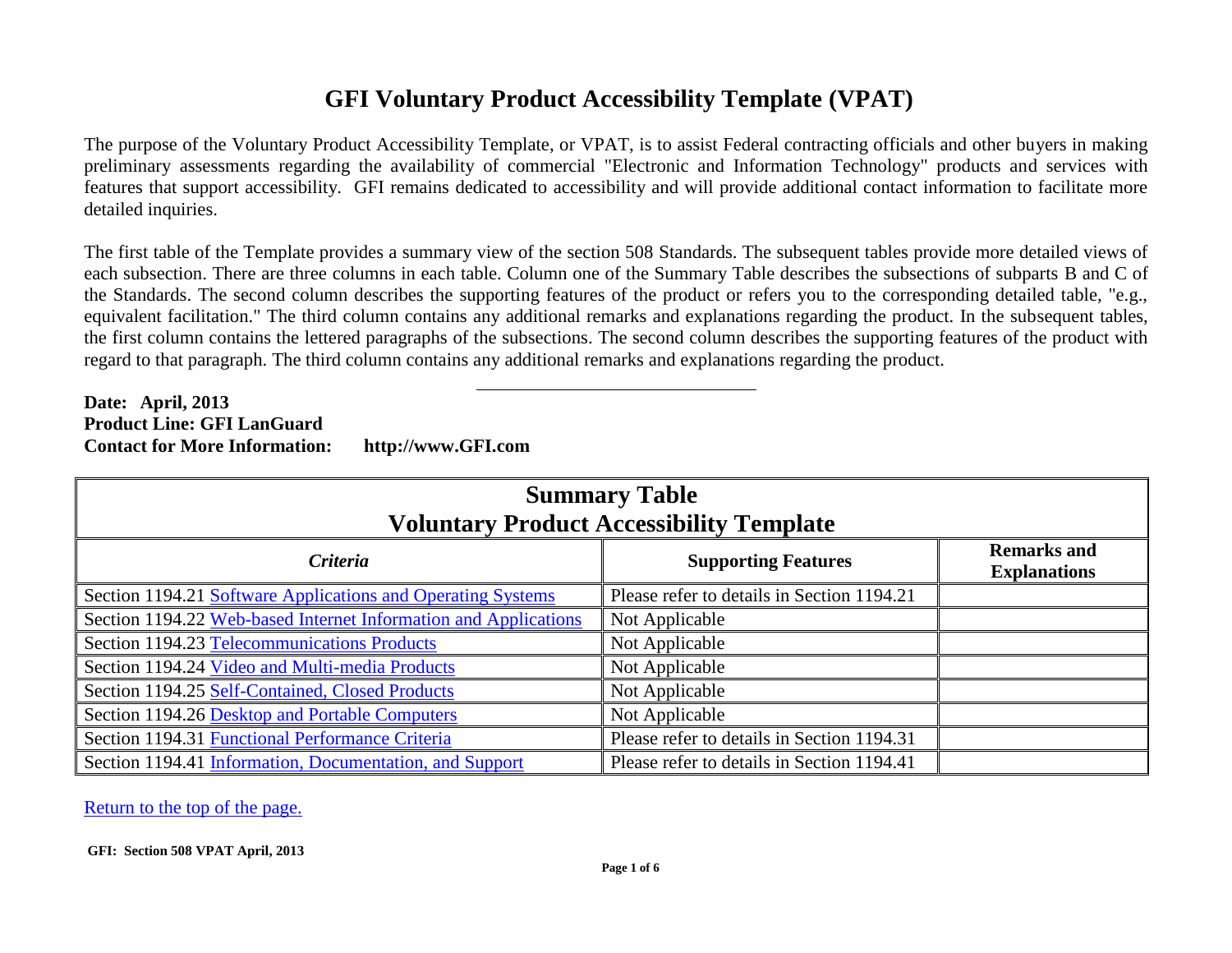<span id="page-1-0"></span>

| <b>Section 1194.21 Software Applications and Operating Systems - Detail</b>                                                                                                                                                                                                                                                                                                                                                                                                                                                                                                        |                            |                                                                                                                                                                                                           |  |
|------------------------------------------------------------------------------------------------------------------------------------------------------------------------------------------------------------------------------------------------------------------------------------------------------------------------------------------------------------------------------------------------------------------------------------------------------------------------------------------------------------------------------------------------------------------------------------|----------------------------|-----------------------------------------------------------------------------------------------------------------------------------------------------------------------------------------------------------|--|
| <b>Voluntary Product Accessibility Template</b>                                                                                                                                                                                                                                                                                                                                                                                                                                                                                                                                    |                            |                                                                                                                                                                                                           |  |
| <b>Criteria</b>                                                                                                                                                                                                                                                                                                                                                                                                                                                                                                                                                                    | <b>Supporting Features</b> | <b>Remarks and Explanations</b>                                                                                                                                                                           |  |
| (a) When software is designed to run on a system<br>that has a keyboard, product functions shall be<br>executable from a keyboard where the function<br>itself or the result of performing a function can be<br>discerned textually.                                                                                                                                                                                                                                                                                                                                               | Supported                  | GFI LanGuard allows for the navigation of menu options<br>via the [Tab] key and any of the arrow keys, with the<br>addition of shortcut keys that are used in conjunction<br>with the keyboard [Alt] key. |  |
| (b) Applications shall not disrupt or disable<br>activated features of other products that are<br>identified as accessibility features, where those<br>features are developed and documented according<br>to industry standards. Applications also shall not<br>disrupt or disable activated features of any<br>operating system that are identified as accessibility<br>features where the application programming<br>interface for those accessibility features has been<br>documented by the manufacturer of the operating<br>system and is available to the product developer. | Supported                  | GFI LanGuard does not interfere with neither Microsoft<br>Windows operating systems' accessibility features nor<br>the accessibility features of other applications.                                      |  |
| (c) A well-defined on-screen indication of the<br>current focus shall be provided that moves among<br>interactive interface elements as the input focus<br>changes. The focus shall be programmatically<br>exposed so that Assistive Technology can track<br>focus and focus changes.                                                                                                                                                                                                                                                                                              | Supported                  | All of the core and secondary features of GFI LanGuard<br>are easily defined as having focus.                                                                                                             |  |

## **Section 1194.21 Software Applications and Operating Systems - Detail**

┑

[Return to the top of the page.](#page-0-0)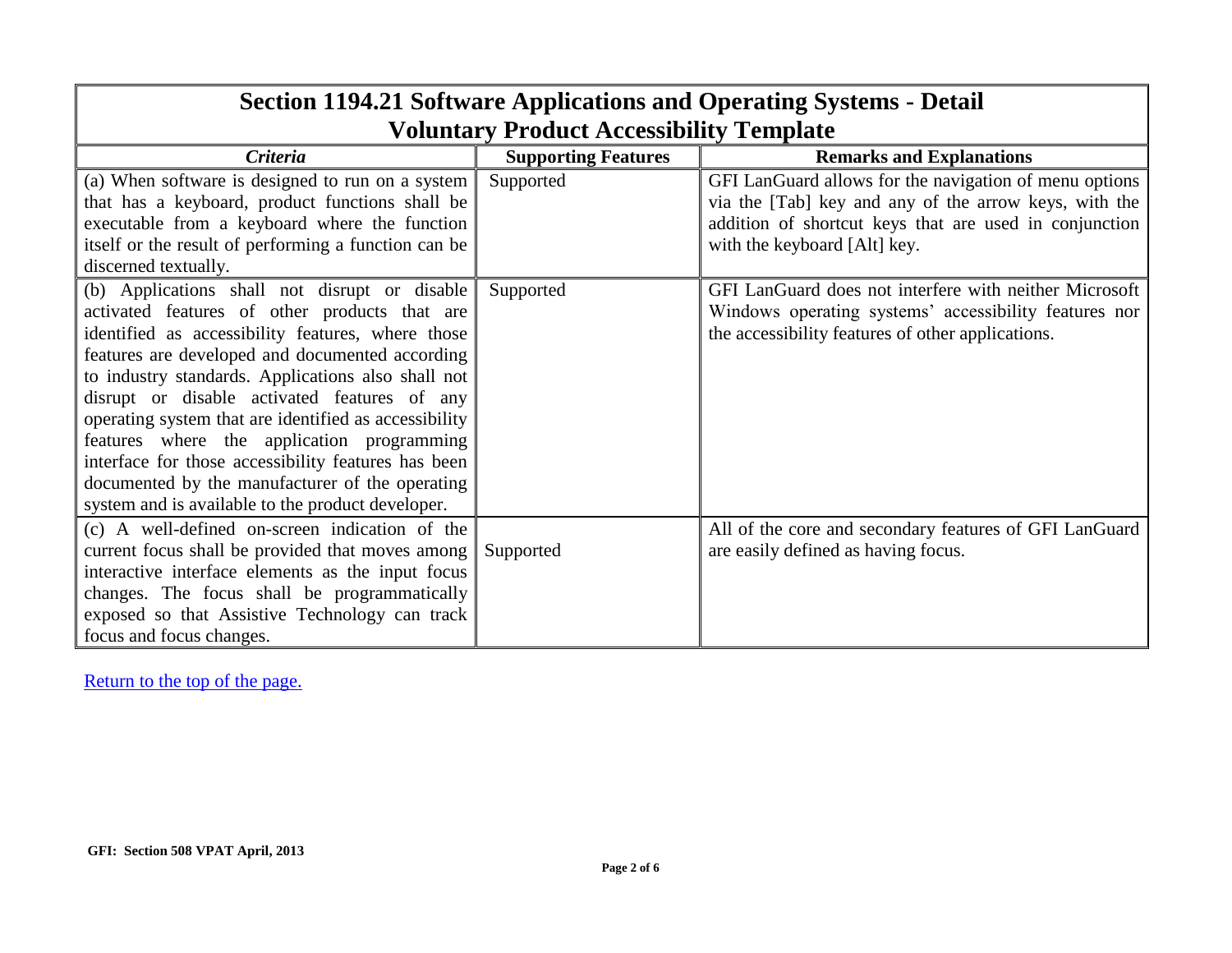| (d) Sufficient information about a user interface<br>element including the identity, operation and state<br>of the element shall be available to Assistive<br>Technology. When an image represents a program<br>element, the information conveyed by the image<br>must also be available in text. | Supported      | LanGuard<br>consistently<br>displays<br>GFI<br>textual<br>representations of each element along with the image<br>representation.                                                                                     |
|---------------------------------------------------------------------------------------------------------------------------------------------------------------------------------------------------------------------------------------------------------------------------------------------------|----------------|-----------------------------------------------------------------------------------------------------------------------------------------------------------------------------------------------------------------------|
| (e) When bitmap images are used to identify<br>controls, status indicators, or other programmatic<br>elements, the meaning assigned to those images<br>shall be consistent throughout an application's<br>performance.                                                                            | Supported      | Icons (bitmaps) maintain their meanings throughout an<br>application's usage.                                                                                                                                         |
| (f) Textual information shall be provided through<br>operating system functions for displaying text. The<br>minimum information that shall be made available<br>is text content, text input caret location, and text<br>attributes.                                                               | Supported      | Textual descriptions (text content, text input caret<br>location, and text attributes) for displaying text are<br>provided for applications that adhere to standard<br>Windows Application Program Interfaces (APIs). |
| (g) Applications shall not override user selected<br>contrast and color selections and other individual<br>display attributes.                                                                                                                                                                    | Supported      | User selected color and contrast schemes and other<br>individual display attributes set through Microsoft<br>Windows are maintained while running GFI LanGuard.                                                       |
| (h) When animation is displayed, the information<br>shall be displayable in at least one non-animated<br>presentation mode at the option of the user.                                                                                                                                             | Supported      | Animation is not the only means of conveying<br>information.                                                                                                                                                          |
| (i) Color coding shall not be used as the only<br>means of conveying information, indicating an<br>action, prompting a response, or distinguishing a<br>visual element.                                                                                                                           | Supported      | GFI LanGuard does not use color coding as the sole<br>method to convey information, actions, prompting<br>responses or distinguishing visual elements.                                                                |
| (i) When a product permits a user to adjust color<br>and contrast settings, a variety of color selections<br>capable of producing a range of contrast levels<br>shall be provided.                                                                                                                | Not applicable |                                                                                                                                                                                                                       |
| (k) Software shall not use flashing or blinking text,<br>objects, or other elements having a flash or blink<br>frequency greater than 2 Hz and lower than 55 Hz.                                                                                                                                  | Supported      | Blinking text or objects are not used in GFI LanGuard.                                                                                                                                                                |
| (1) When electronic forms are used, the form shall                                                                                                                                                                                                                                                | Not applicable |                                                                                                                                                                                                                       |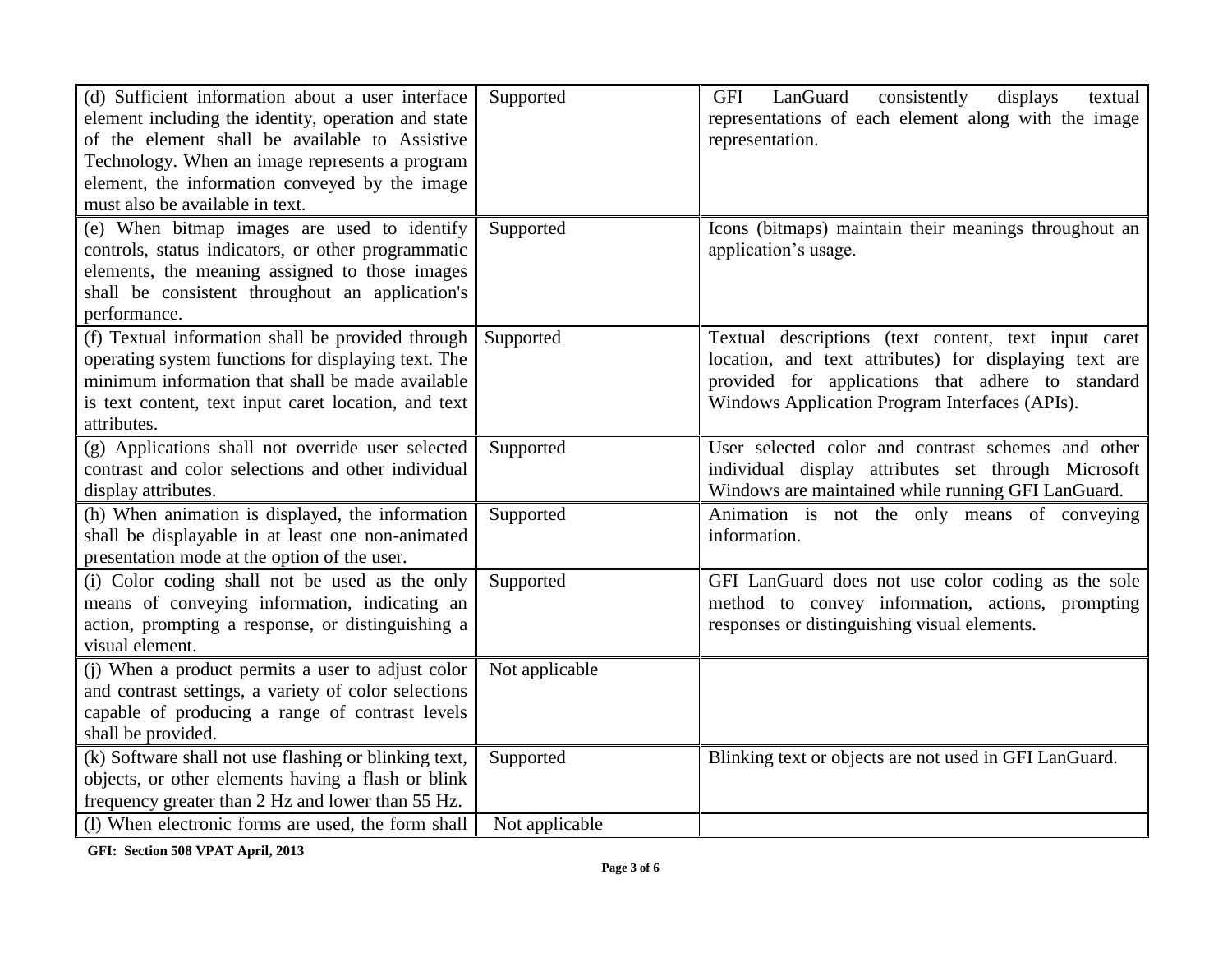| allow people using Assistive Technology to access<br>the information, field elements, and functionality |  |
|---------------------------------------------------------------------------------------------------------|--|
| required for completion and submission of the                                                           |  |
| form, including all directions and cues.                                                                |  |

[Return to the top of the page.](#page-0-0)

| Section 1194.31 Functional Performance Criteria – Detail                                                                                                                                                                                                                                                                   |                                              |                                                                                                                                                                      |  |
|----------------------------------------------------------------------------------------------------------------------------------------------------------------------------------------------------------------------------------------------------------------------------------------------------------------------------|----------------------------------------------|----------------------------------------------------------------------------------------------------------------------------------------------------------------------|--|
| <b>Voluntary Product Accessibility Template</b>                                                                                                                                                                                                                                                                            |                                              |                                                                                                                                                                      |  |
| Criteria                                                                                                                                                                                                                                                                                                                   | <b>Supporting Features</b>                   | <b>Remarks and Explanations</b>                                                                                                                                      |  |
| (a) At least one mode of operation and information<br>retrieval that does not require user vision shall be<br>provided, or support for Assistive Technology<br>used by people who are blind or visually impaired<br>shall be provided.                                                                                     | Supported with exceptions                    | Operation for users with lack of vision can only be<br>achieved through Assistive Technologies with exceptions<br>as outlined in sections 1194.21 and 1194.22 above. |  |
| (b) At least one mode of operation and information<br>retrieval that does not require visual acuity greater<br>than 20/70 shall be provided in audio and enlarged<br>print output working together or independently, or<br>support for Assistive Technology used by people<br>who are visually impaired shall be provided. | Supported through<br>equivalent facilitation | Screen magnifiers can be used.                                                                                                                                       |  |
| (c) At least one mode of operation and information<br>retrieval that does not require user hearing shall be<br>provided, or support for Assistive Technology<br>used by people who are deaf or hard of hearing<br>shall be provided                                                                                        | Not applicable                               | Product does not require user hearing for its operation.                                                                                                             |  |
| (d) Where audio information is important for the<br>use of a product, at least one mode of operation<br>and information retrieval shall be provided in an<br>enhanced auditory fashion, or support for assistive<br>hearing devices shall be provided.                                                                     | Not applicable                               | Product does not utilize audio information as part of its<br>operation.                                                                                              |  |
| (e) At least one mode of operation and information   Not applicable                                                                                                                                                                                                                                                        |                                              | Product does not require user speech for its operation.                                                                                                              |  |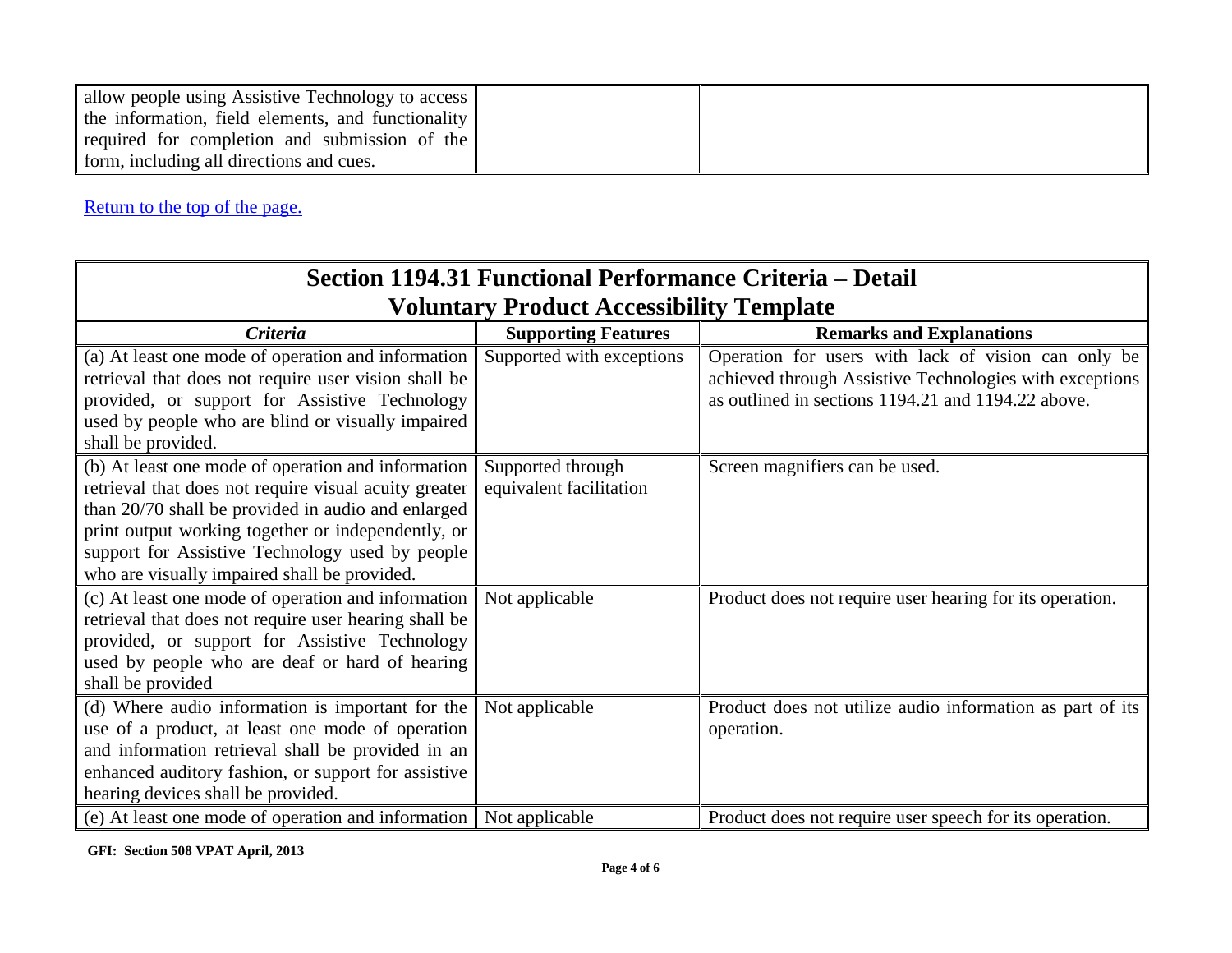| retrieval that does not require user speech shall be<br>provided, or support for Assistive Technology<br>used by people with disabilities shall be provided.                                                                             |                                                                                                                                                                                                                                                                                                                                        |
|------------------------------------------------------------------------------------------------------------------------------------------------------------------------------------------------------------------------------------------|----------------------------------------------------------------------------------------------------------------------------------------------------------------------------------------------------------------------------------------------------------------------------------------------------------------------------------------|
| (f) At least one mode of operation and information Supported with exceptions<br>retrieval that does not require fine motor control or<br>simultaneous actions and that is operable with<br>limited reach and strength shall be provided. | The parts of the product that cannot be operated using the<br>keyboard alone generally have significantly large target<br>areas that would not cause problems for people with fine<br>motor control limitations or limited reach and strength.<br>See sections 1194.21 and 1194.22 above for exceptions<br>in keyboard-only operation. |

| Section 1194.41 Information, Documentation and Support - Detail<br><b>Voluntary Product Accessibility Template</b>                                                                                               |                            |                                                                               |
|------------------------------------------------------------------------------------------------------------------------------------------------------------------------------------------------------------------|----------------------------|-------------------------------------------------------------------------------|
| <b>Criteria</b>                                                                                                                                                                                                  | <b>Supporting Features</b> | <b>Remarks and Explanations</b>                                               |
| (a) Product support documentation provided to<br>end-users shall be made available in alternate<br>formats upon request, at no additional charge                                                                 | Supported                  | Documentation can be made available in text or audio<br>format by request.    |
| (b) End-users shall have access to a description of<br>the accessibility and compatibility features of Supported<br>products in alternate formats or alternate methods<br>upon request, at no additional charge. |                            | Documentation can be made available in text or audio<br>format by request.    |
| Support services for<br>shall<br>(c)<br>products<br>accommodate the communication needs of end-<br>users with disabilities.                                                                                      | Supported                  | Audio (telephone) and text (chat or email) technical<br>support is available. |

 $\overline{a}$ 

[Return to the top of the page.](#page-0-0)

Disclaimer

© 2013. GFI Software. All rights reserved. All product and company names herein may be trademarks of their respective owners.